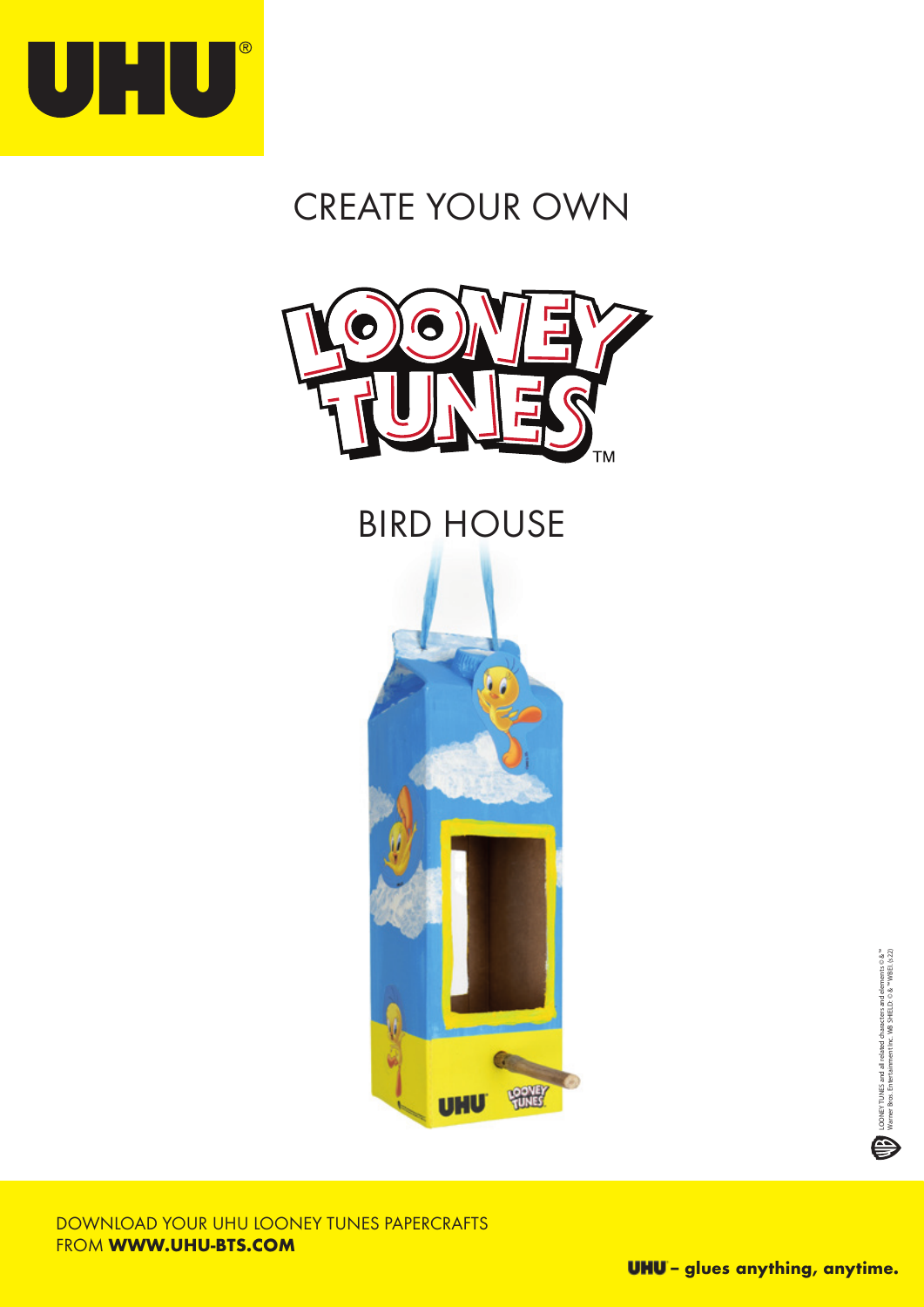## **CREATE YOUR LOONEY TUNES BIRD HOUSE IN JUST A FEW STEPS**

## WHAT YOU NEED:

- EMPTY AND CLEAN TETRAPACK
- ACRYL PAINT OR OTHER
- CHILD-FRIENDLY WATERPROOF PAINT.
- WOODEN STICK WITH A DIAMETER OF 5MM
- POINTED SCISSORS OR CUTTER



PRINT OUT YOUR PAPERCRAFT ITEMS.





PAINT THE TETRA PACK THE WAY YOU LIKE IT. LET IT DRY WELL AND DRAW THE MARKS IN 5 CM HEIGHT FOR CUTTING ON BOTH SIDES USING THE TEMPLATE FOR THE HOLE. NOW CUT OUT THE HOLE WITH A PAIR OF LACE SCISSORS OR A CUTTER.



GLUE THE TWO BANDEROLE PARTS AROUND THE TETRA PACK AT THE BOTTOM EDGE. THE DIFFERENT TWEETYS CAN BE PLACED FREELY ON THE PACK. MAKE A HOLE AT THE ROUND MARKS ON BOTH SIDES AND PUSH THE STICK THROUGH.



DOWNLOAD YOUR UHU LOONEY TUNES PAPERCRAFTS FROM WWW.UHU-BTS.COM